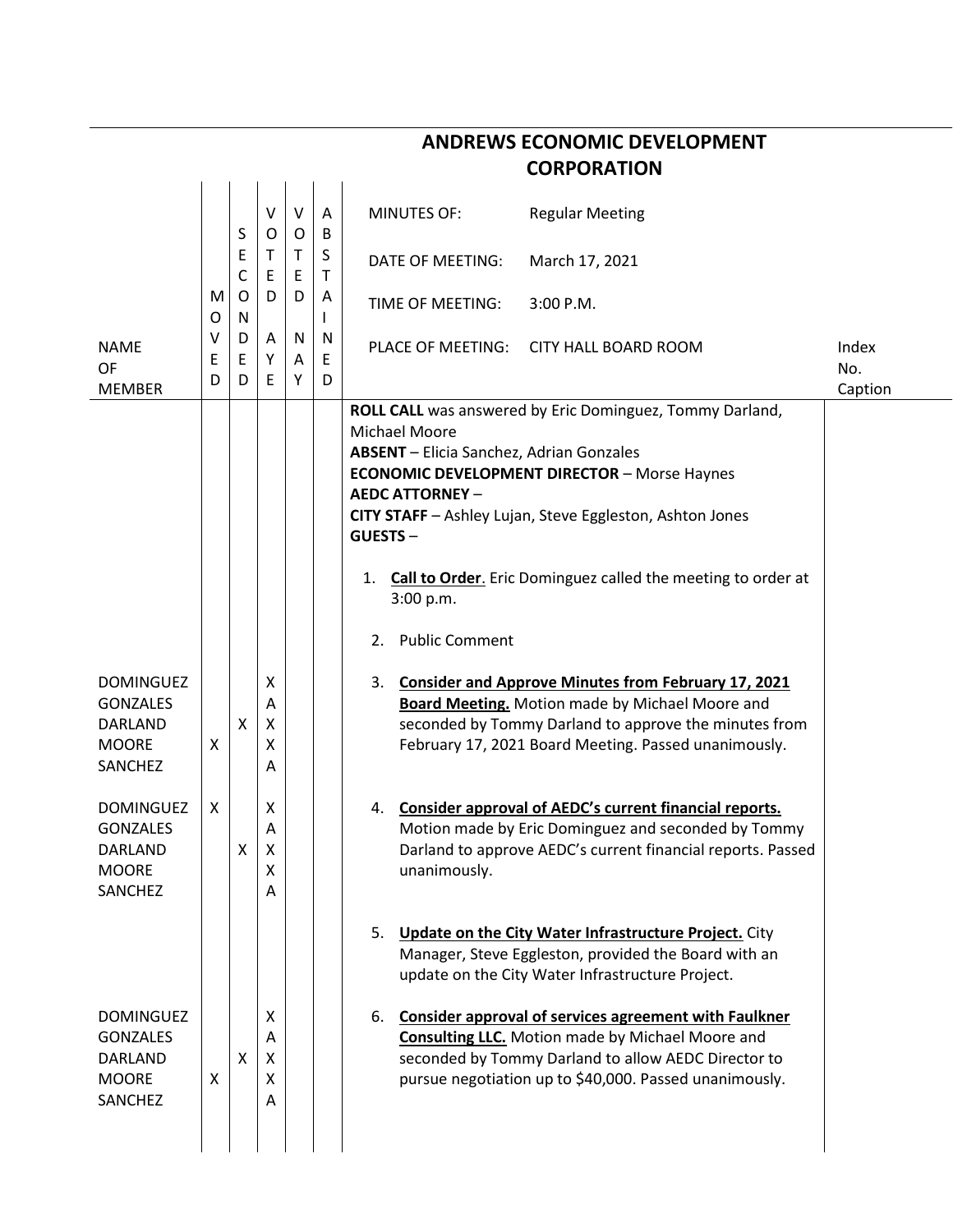|                                                                                  |             |                  |                       |             |                             | <b>CORPORATION</b>                                                                                                                                                                                                                                                                                                                                                                                                                                                                                                                                                                                                                                                                                                                                                                                                                                                                                                                                                                                                                                                                                                                                                                                     |                         |
|----------------------------------------------------------------------------------|-------------|------------------|-----------------------|-------------|-----------------------------|--------------------------------------------------------------------------------------------------------------------------------------------------------------------------------------------------------------------------------------------------------------------------------------------------------------------------------------------------------------------------------------------------------------------------------------------------------------------------------------------------------------------------------------------------------------------------------------------------------------------------------------------------------------------------------------------------------------------------------------------------------------------------------------------------------------------------------------------------------------------------------------------------------------------------------------------------------------------------------------------------------------------------------------------------------------------------------------------------------------------------------------------------------------------------------------------------------|-------------------------|
|                                                                                  |             | S                | $\sf V$<br>O          | V<br>O      | Α<br>B                      | <b>MINUTES OF:</b><br><b>Regular Meeting</b>                                                                                                                                                                                                                                                                                                                                                                                                                                                                                                                                                                                                                                                                                                                                                                                                                                                                                                                                                                                                                                                                                                                                                           |                         |
|                                                                                  | M<br>O      | Ε<br>С<br>O<br>N | Τ<br>Ε<br>D           | Τ<br>E<br>D | S<br>Τ<br>Α<br>$\mathsf{I}$ | DATE OF MEETING:<br>March 17, 2021                                                                                                                                                                                                                                                                                                                                                                                                                                                                                                                                                                                                                                                                                                                                                                                                                                                                                                                                                                                                                                                                                                                                                                     |                         |
|                                                                                  |             |                  |                       |             |                             | 3:00 P.M.<br>TIME OF MEETING:                                                                                                                                                                                                                                                                                                                                                                                                                                                                                                                                                                                                                                                                                                                                                                                                                                                                                                                                                                                                                                                                                                                                                                          |                         |
| <b>NAME</b><br>OF<br><b>MEMBER</b>                                               | v<br>Е<br>D | D<br>E<br>D      | Α<br>Υ<br>E           | N<br>Α<br>Υ | N<br>E<br>D                 | PLACE OF MEETING:<br><b>CITY HALL BOARD ROOM</b>                                                                                                                                                                                                                                                                                                                                                                                                                                                                                                                                                                                                                                                                                                                                                                                                                                                                                                                                                                                                                                                                                                                                                       | Index<br>No.<br>Caption |
| <b>DOMINGUEZ</b><br><b>GONZALES</b><br><b>DARLAND</b><br><b>MOORE</b><br>SANCHEZ | X           | X                | X<br>Α<br>X<br>X<br>A |             |                             | <b>EXECUTIVE SESSION:</b><br>7.<br>TX Gov't Code Sec. 551.087 - Economic Development<br><b>Negotiations</b><br><b>Project Sunrise</b><br>Board entered Executive Session at 3:23 p.m.<br>Board re-convened in Open Session at 4:14 p.m.<br><b>Consider and act upon items listed under Executive</b><br>8.<br>Session, as necessary.<br>Project Sunrise - Motion made by Michael Moore and<br>seconded by Tommy Darland to approve Project Sunrise, which<br>includes the following:<br>Donation of 10-acre tract of land (Lot 1) and a 1.5-acre tract<br>of land out of Lot 8 both located in BPS.<br>\$150,000 job creation grant as follows:<br>a. \$50,000 upon installation of a 4-inch caliche base<br>on the entire acreage, minimum 6-foot privacy<br>fence and completion of both buildings.<br>b. \$50,000 upon proof of the 5 additional employees<br>at the end of year 1.<br>c. \$50,000 upon proof of 5 additional employees at<br>the end of year 2 for a total of 10 jobs at the end<br>of year 2.<br>AEDC has right of first refusal to purchase property located<br>at 1207 W. Broadway.<br>Passed unanimously.<br><b>Director Comments.</b><br>9.<br><b>Elite Truck Performance</b> |                         |

**ANDREWS ECONOMIC DEVELOPMENT**